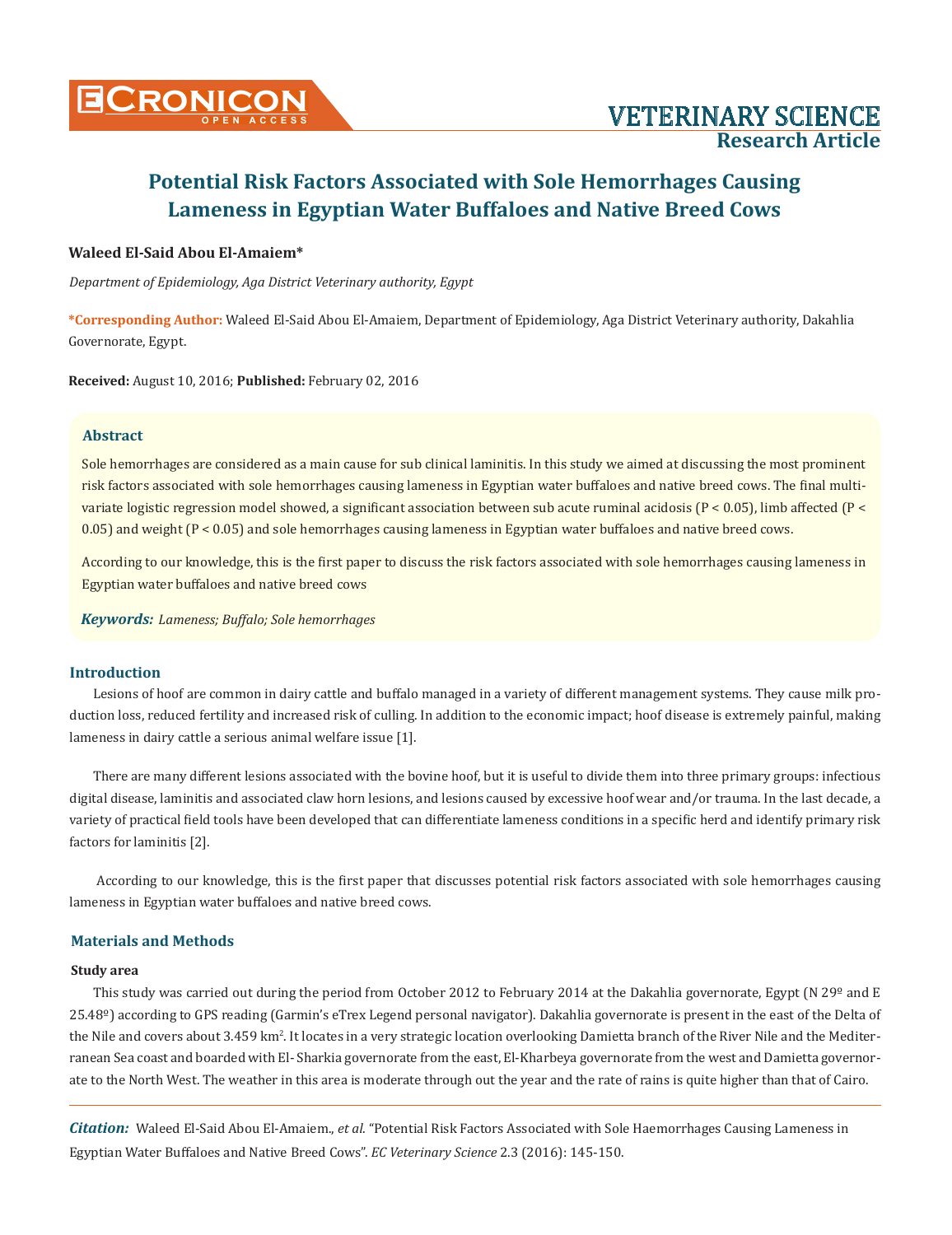#### **Study Animals and Design**

The study was conducted on 36 animals belonging to 5 villages kept under different managemental systems in Dakahlia Governorate. Villages were selected with simple random technique. Animals were selected according to (1) case history, (2) clinical signs including lameness, anorexia and decreased milk yield and (3) clinical examination.

146

#### **Clinical examination**

Thorough and complete clinical examination of buffaloes and cows under investigation was performed according to the method described by Kelly, [3].

#### **Statistical analysis**

All data analyses were performed by using statistical software program (SPSS for Windows, Version 15.0, SPSS Inc., Chicago, USA). Association between the occurrence of sub-solar hoof hemorrhages causing lameness in Egyptian water buffaloes and native breed cows and the hypothesized risk factors was firstly carried out by univariate analysis using chi square  $(\chi^2$ -test). Variables with significant association at P≤ 0.1 (two-sided) were subjected to the multivariate logistic regression model. With multivariate logistic regression, Hosmer and Lemeshow's goodness of fit statistic test greater than 0.05 was used to imply that the model's estimates fit the data at an acceptable level in multivariate analysis. The results were each expressed as p value and odds ratio (OR) with a 95% confidence interval (CI 95%). On multivariate logistic regression model, variables are considered significant at p < 0.05.

### **Results**

| <b>Variable</b>            | <b>Levels</b>                                                             |  |  |  |
|----------------------------|---------------------------------------------------------------------------|--|--|--|
| Species                    | Buffalo=0; cows=1; buffalo and cows=2                                     |  |  |  |
| Age                        | 1day-1year=0; 1year-2 year=1; 2year-5 year=2                              |  |  |  |
| Lameness                   | Not present=0; present=1                                                  |  |  |  |
| Sub acute ruminal acidosis | Not present=0; present=1                                                  |  |  |  |
| Stage of lactation         | Non lactating=0; early lactation=1; mid lactation=2; late lactation=3     |  |  |  |
| Milk yield                 | No yield=0; 1/2 -1kg=1; 1-2kg=2; 2-3kg=3                                  |  |  |  |
| Presence of foreign body   | Not present=0; present=1                                                  |  |  |  |
| Weight                     | Less than 100kg=0; 100-200kg=1; 200-400kg=2                               |  |  |  |
|                            | Right forelimb=0; left forelimb=1; right hind limb=2; left hind limb=3    |  |  |  |
| Limb affected              | Right and left hind limb=4; all limbs=5                                   |  |  |  |
| Congenital hoof anomaly    | Not present=0; present=1                                                  |  |  |  |
| Pregnancy                  | Not present=0; present=1                                                  |  |  |  |
| Season                     | Summer=0; winter=1; autumn=2; spring=3                                    |  |  |  |
| Regular hoof trimming      | Not present=0; present=1                                                  |  |  |  |
| Flooring alley             | Slatted=0; solid=1; slatted/solid=2                                       |  |  |  |
| Floor at feeding table     | Slatted=0; solid=1; slatted/solid=2                                       |  |  |  |
| Heel horn erosions         | Not present=0; present=1                                                  |  |  |  |
| Sole ulcers                | Not present=0; present=1                                                  |  |  |  |
| Inter digital dermatitis   | Not present=0; present=1                                                  |  |  |  |
| Herd size                  | 1-3=0; 4-8=1; 8-20=2; more than $20=3$                                    |  |  |  |
| Type of beds               | Older rubber material=0; cow mattress=1; concrete=2; deep straw bedding=3 |  |  |  |
| Litter for farms           | Straw=0; wood shavings/saw dust=1; peat=2; other/ combination=3           |  |  |  |

*Table 1: Classification and levels of risk factors suggested affecting prevalence of sole haemorrhages causing lameness in Egyptian water buffaloes and native breed cows.*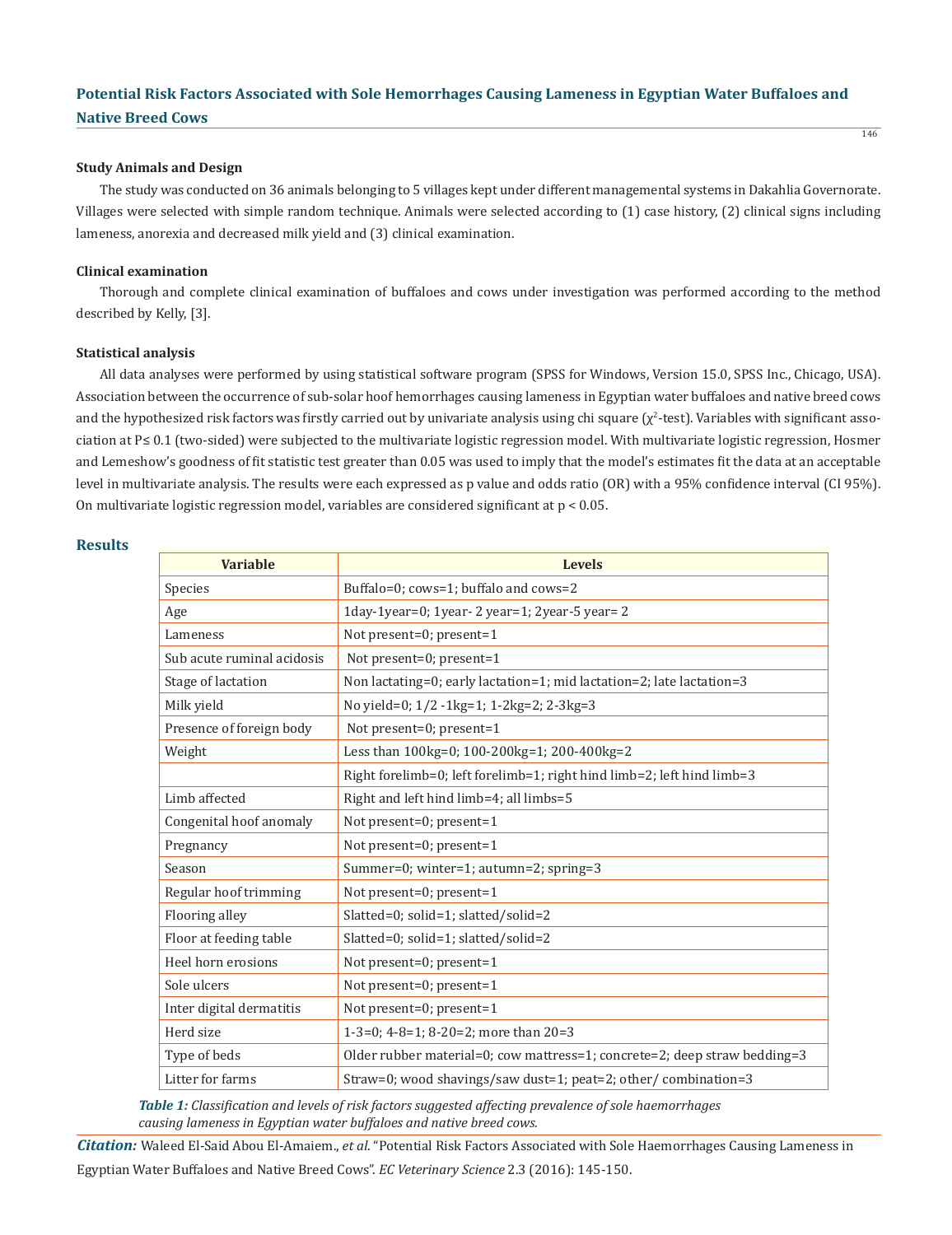|                            | <b>Diseased</b>              |                  | <b>Normal</b>    |                  |  |  |
|----------------------------|------------------------------|------------------|------------------|------------------|--|--|
| <b>Variable</b>            | Number (31)<br>$\frac{0}{0}$ |                  | Number (5)       | $\frac{0}{0}$    |  |  |
| Species                    |                              |                  |                  |                  |  |  |
| <b>Buffalo</b>             | 20                           | $\mathbf{1}$     | 83.87            | 26               |  |  |
| Cows                       | 80                           | $\overline{4}$   | 6.45             | 2                |  |  |
| buffalo and cows           | $\boldsymbol{0}$             | $\boldsymbol{0}$ | 9.7              | 3                |  |  |
| Age                        |                              |                  |                  |                  |  |  |
| 1day-1year                 | 2                            | 6.45             | $\theta$         | $\boldsymbol{0}$ |  |  |
| 1-2 year                   | 3                            | 9.67             | $\overline{2}$   | 50               |  |  |
| 2-5 year                   | 26                           | 83.87            | $\overline{2}$   | 50               |  |  |
| Lameness                   |                              |                  |                  |                  |  |  |
| Not present                | 3                            | 9.67             | 5                | 100              |  |  |
| Present                    | 28                           | 90.322           | $\mathbf{0}$     | $\boldsymbol{0}$ |  |  |
| Sub acute ruminal acidosis |                              |                  |                  |                  |  |  |
| Not present                | 7                            | 22.58            | 5                | 100              |  |  |
| Present                    | 24                           | 77.41            | $\theta$         | $\boldsymbol{0}$ |  |  |
| Stage of lactation         |                              |                  |                  |                  |  |  |
| Non lactating              | 9                            | 29.03            | $\mathbf{1}$     | 20               |  |  |
| Early lactation            | $\mathbf{1}$                 | 3.22             | $\mathbf{1}$     | 20               |  |  |
| Mid lactation              | 9                            | 29.03            | $\overline{2}$   | 40               |  |  |
| Late lactation             | 12                           | 38.7             | $\mathbf{1}$     | 20               |  |  |
| Milk yield                 |                              |                  |                  |                  |  |  |
| No yield                   | 13                           | 41.93            | $\overline{2}$   | 40               |  |  |
| $1/2 - 1$ kg               | 18                           | 58.06            | 3                | 60               |  |  |
| $1-2$ kg                   | $\boldsymbol{0}$             | $\boldsymbol{0}$ | $\mathbf{0}$     | $\boldsymbol{0}$ |  |  |
| $2-3$ kg                   | $\boldsymbol{0}$             | $\boldsymbol{0}$ | $\theta$         | $\boldsymbol{0}$ |  |  |
| Presence of foreign body   |                              |                  |                  |                  |  |  |
| Present                    | 22                           | 70.96            | 5                | 100              |  |  |
| Not present                | 9                            | 29.03            | $\boldsymbol{0}$ | $\boldsymbol{0}$ |  |  |
| Weight                     |                              |                  |                  |                  |  |  |
| Less than 100kg            | 2                            | 6.45             | $\mathbf{2}$     | 40               |  |  |
| 100-200 kg                 | 6                            | 19.35            | 2                | 40               |  |  |
| 200-400 kg                 | 23                           | 74.19            | $\mathbf{1}$     | 20               |  |  |
| Limb affected              |                              |                  |                  |                  |  |  |
| No lameness                | $\boldsymbol{0}$             | $\boldsymbol{0}$ | 5                | 100              |  |  |
| Right forelimb             | $\overline{7}$               | 22.58            | 0                | $\boldsymbol{0}$ |  |  |
| Left forelimb              | $\mathbf{1}$                 | 3.22             | $\boldsymbol{0}$ | $\mathbf{0}$     |  |  |
| Right hind limb            | 10                           | 32.25            | 0                | 0                |  |  |
| Left hind limb             | 2                            | 6.45             | $\boldsymbol{0}$ | $\boldsymbol{0}$ |  |  |
| Right and left hind limb   | 2                            | 6.45             | $\overline{0}$   | 0                |  |  |
| All limbs                  | 9                            | 29.03            | $\boldsymbol{0}$ | 0                |  |  |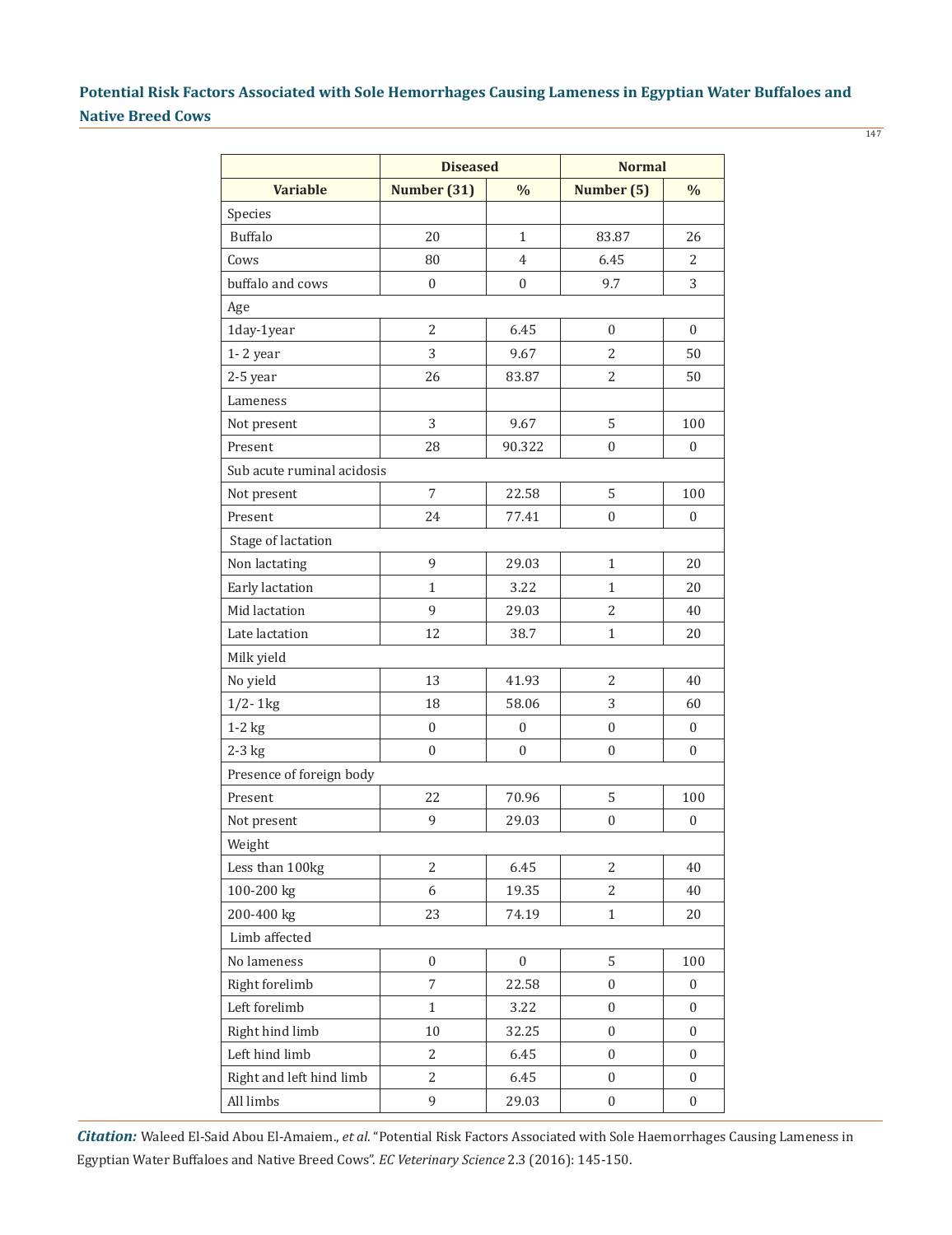| Congenital hoof anomaly  |              |              |                  |                  |  |  |
|--------------------------|--------------|--------------|------------------|------------------|--|--|
| Not present              | 29           | 93.54        | 5                | 100              |  |  |
| Present                  | 2            | 6.45         | $\boldsymbol{0}$ | $\mathbf{0}$     |  |  |
| Pregnancy                |              |              |                  |                  |  |  |
| Present                  | 12           | 38.7         | 3                | 60               |  |  |
| Not present              | 19           | 61.29        | $\overline{2}$   | 40               |  |  |
| Season                   |              |              |                  |                  |  |  |
| Summer                   | 3            | 9.67         | $\mathbf{1}$     | 20               |  |  |
| Autumn                   | 15           | 48.38        | $\mathbf{1}$     | 20               |  |  |
| Winter                   | 7            | 22.58        | $\overline{2}$   | 40               |  |  |
| Spring                   | 6            | 19.35        | $\mathbf{1}$     | 20               |  |  |
| Regular hoof trimming    |              |              |                  |                  |  |  |
| Present                  | $\mathbf{0}$ | $\mathbf{0}$ | 3                | 60               |  |  |
| Not present              | 31           | 100          | $\overline{2}$   | 40               |  |  |
| Flooring alley           |              |              |                  |                  |  |  |
| Slatted                  | 6            | 19.35        | $\overline{2}$   | 40               |  |  |
| Solid                    | 15           | 48.38        | $\overline{2}$   | 40               |  |  |
| Slatted/solid            | 10           | 32.25        | $\mathbf{1}$     | 20               |  |  |
| Floor at feeding table   |              |              |                  |                  |  |  |
| Slatted                  | 6            | 19.35        | $\mathbf{1}$     | 20               |  |  |
| Solid                    | 15           | 48.38        | $\overline{2}$   | 40               |  |  |
| Slatted/solid            | 10           | 32.25        | $\overline{2}$   | 40               |  |  |
| Heel horn erosions       |              |              |                  |                  |  |  |
| Present                  | 10           | 32.25        | 3                | 60               |  |  |
| Not present              | 21           | 67.74        | 2                | 40               |  |  |
| Sole ulcers              |              |              |                  |                  |  |  |
| Present                  | 21           | 67.74        | 3                | 60               |  |  |
| Not present              | 10           | 32.25        | $\overline{2}$   | 40               |  |  |
| Inter digital dermatitis |              |              |                  |                  |  |  |
| Present                  | 10           | 32.25        | $\overline{2}$   | 40               |  |  |
| Not present              | 21           | 67.74        | 3                | 60               |  |  |
| Herd size                |              |              |                  |                  |  |  |
| $1 - 3$                  | 8            | 25.8         | 2                | 40               |  |  |
| $4 - 8$                  | 13           | 41.93        | $\boldsymbol{0}$ | $\boldsymbol{0}$ |  |  |
| $8 - 20$                 | 8            | 25.806       | 2                | 40               |  |  |
| more than 20             | 2            | 6.4          | $\mathbf{1}$     | 20               |  |  |
| Type of beds             |              |              |                  |                  |  |  |
| Older rubber material    | 2            | 6.4          | $\mathbf{1}$     | 20               |  |  |
| Cow mattress             | 2            | 6.4          | $\boldsymbol{0}$ | $\boldsymbol{0}$ |  |  |
| Concrete                 | 17           | 54.83        | 3                | 60               |  |  |
| Deep straw bedding       | 10           | 32.25        | $\mathbf{1}$     | 20               |  |  |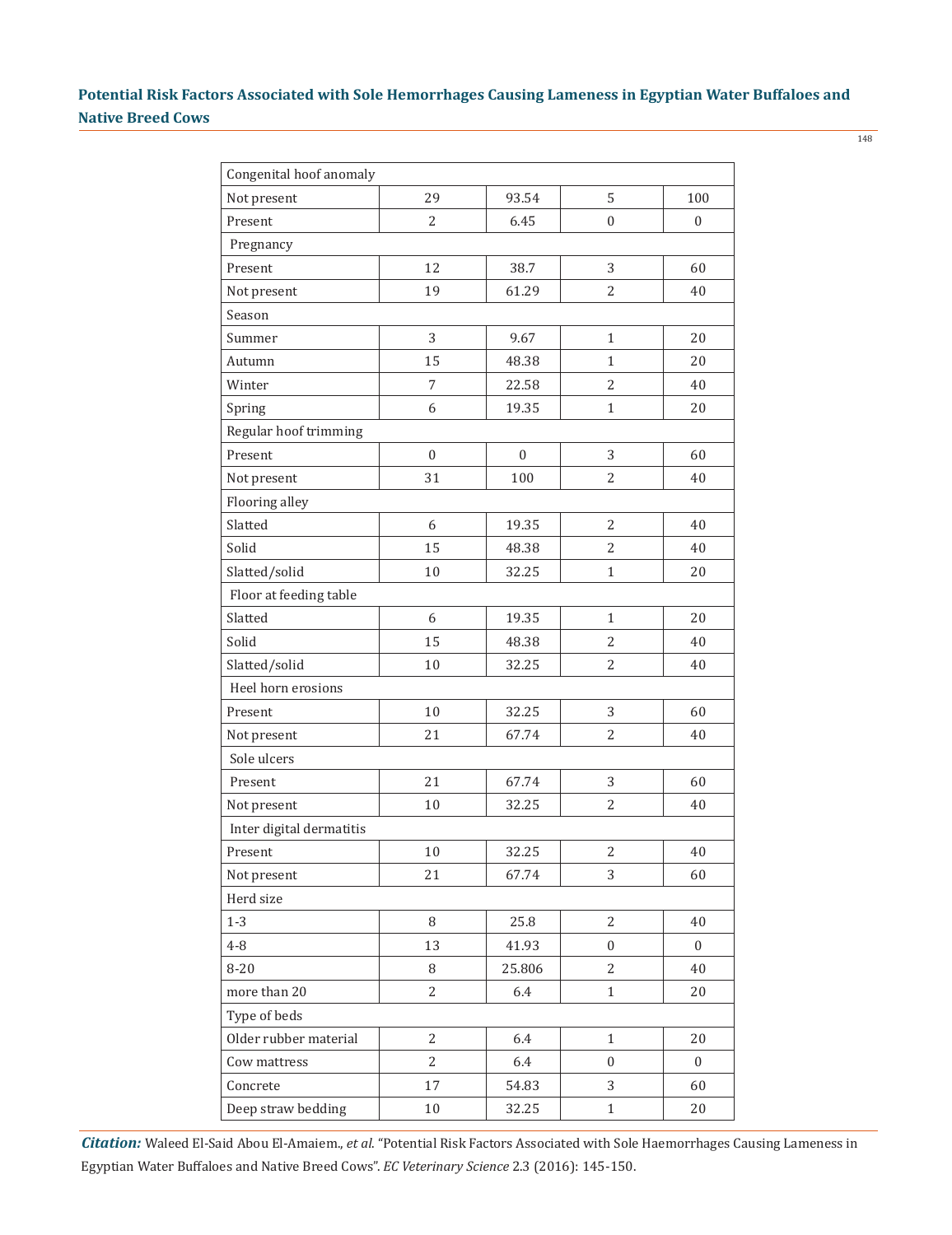| Litter for farms       |    |       |    |
|------------------------|----|-------|----|
| Straw                  | 13 | 41.93 | 80 |
| Wood shavings/saw dust | 10 | 32.25 | 20 |
| Peat                   |    | 9.67  |    |
| Other/combination      |    | 16.12 |    |

*Table 2: Distribution of risk factors of sole haemorrhages causing lameness in Egyptian water buffaloes and native breed cows.*

| <b>Variable</b>            | $1\text{B}$ | ${}^{2}$ SE | P     | <b>Odds</b> | ${}^{3}$ CI |
|----------------------------|-------------|-------------|-------|-------------|-------------|
| Sub acute ruminal acidosis | 19.263      | 6.018E3     | 0.997 | 2.322       | 0.00        |
| Weight                     | 19.263      | 6.018E3     | 0.997 | 2.322       | 0.00        |
| Limb affected              | $-19.308-$  | 6.018E3     | 0.997 | 0.000       | 0.00        |

*1 β: Regression coefficient*

*2 SE: Standard error*

*3 CI: Confidence interval at 95%*

*Table 3: Final multivariate logistic regression model for positive risk factors associated with sole haemorrhages causing lameness in Egyptian water buffaloes and native breed cows.* 

#### **Discussion**

While the causes of laminitis and associated claw horn lesions are multi-factorial in nature, our current understanding of the etiology of the disease syndrome focuses primarily on the environment and diet. Monitoring laminitis risks in the cow environment include assessment of factors that affect the time that cows stand on concrete and lie down in stalls, the quality of walking surfaces, and factors which impact the period of acclimation for heifers first introduced into confinement housing. Dietary risk factors include ration composition, as well as feeding management factors that may be related to ruminal acidosis [4].

From the previous study; it was clear that there were three main positive risk factors associated with sole hemorrhages causing lameness in Egyptian water buffaloes and native breed cows: (1) sub acute ruminal acidosis, (2) weight and (3) limb affected.

Sole hemorrhages are considered as one of the primary causes of lameness in buffalo and cattle. Correlation between sub acute ruminal acidosis and sole hemorrhages is still obscure but one theory discussed the correlation between them as SARA-induced damage to the ruminal epithelium, allowing for the absorption of histamine and endotoxins. These and possibly other compounds disrupt normal circulation and cause inflammation within the hoof then bleeding [5].

There were a significant correlation between high weight and Sole hemorrhages in buffalo and cattle as highly weighted cattle and buffalo carry more weight on their claws leading to damage [4].

It was clear that hind limb lameness was prevalent. Theses results were in concern with those obtained by [5] owing that to poor management.

### **Conclusion**

From the previous mentioned data there were three main positive risk factors associated with sole hemorrhage: (1) sub acute ruminal acidosis, (2) weight and (3) limb affected. Further studies are needed to investigate more risk factors on wide scale.